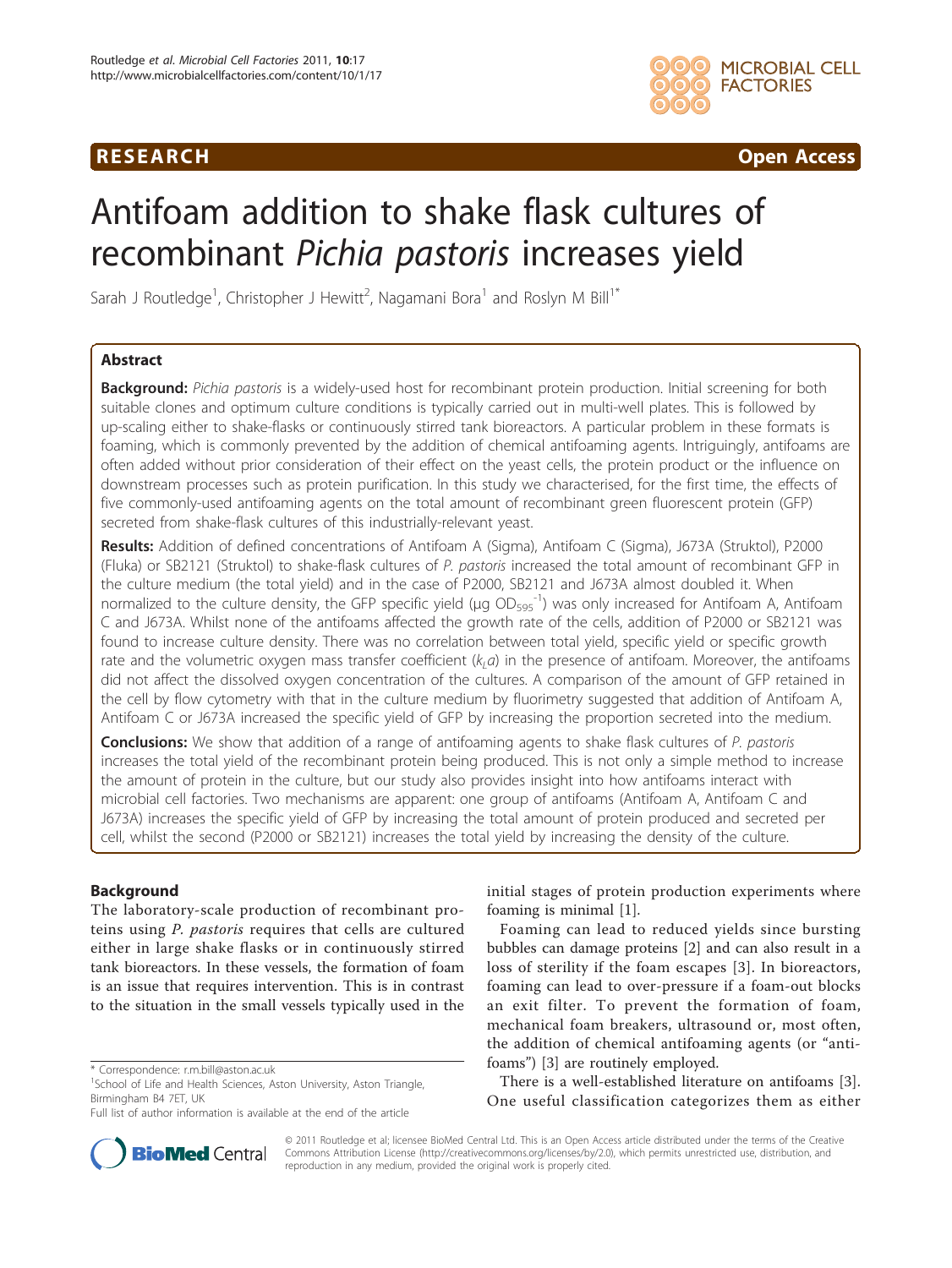hydrophobic solids dispersed in carrier oil, aqueous suspensions/emulsions, liquid single components or solids [[4-6\]](#page-9-0). Several mechanisms of action for these agents have been suggested which include bridging-dewetting, spreading fluid entrainment and bridging-stretching [\[7](#page-9-0)]. Many are commercially-available, with 19 being sold by Sigma-Aldrich alone. While little information is routinely given about their composition, their specific antifoam properties have been thoroughly investigated. These include their effects on foam height with time, their influence on the volumetric oxygen mass transfer coefficient  $(k<sub>L</sub>a)$  of the system, their gas hold-up characteristics and their globule size and distribution in relation to their action upon foams [\[3,5](#page-9-0),[7-11](#page-9-0)]. Such studies have been performed in various growth media in both the absence and presence of cultures of prokaryotic and eukaryotic microbes.

In contrast, literature on the biological effects of antifoams on recombinant protein yields from microbial cell factories is more limited. Additional file [1:](#page-9-0) Table S1 shows an analysis of representative examples of this body of work including previous studies on four bacterial hosts and one yeast species. In some cases, the additives tested are not antifoams sensu stricto. It is also noteworthy that the yeast, Schizosaccharomyces pombe, is not widely used in biotechnology applications and that there have been no prior studies on the biological effects of antifoam addition to recombinant P. pastoris cultures. A recent review stated that in the last 15 years, 80% of all recombinant genes reported in the literature were expressed in either Escherichia coli or P. pastoris [[12\]](#page-9-0). In this study, we therefore examined five antifoams that are widely used in controlling the foaming of recombinant P. pastoris cultures [[13](#page-9-0)-[16\]](#page-9-0) in order to analyze effects over and above that of their de-foaming action. We looked at polypropylene glycol (PPG) P2000 that is analogous to previously-examined liquid single components of the PPG-type [[11](#page-9-0)] as well as examples from other categories such as Antifoam A and Antifoam C, which are silicone polymers, SB2121, which is a polyalkylene glycol, and J673A, which is an alkoxylated fatty acid ester on a vegetable base and has not previously been documented in this context: for all antifoams examined, this was the first report of their effect on the yield of recombinant GFP secreted from shake-flask cultures of P. pastoris.

## Results

We wanted to establish whether antifoams affect recombinant protein yield in *P. pastoris* X33 cultures, and if so to investigate the underlying mechanisms. To examine this we chose an experimental system, under the control of the methanol-inducible AOX1 promoter, comprising GFP secreted from 20 mL cultures in shake flasks in the presence of five different antifoams at a range of concentrations from 0-1% v/v. These concentrations are higher than the 0.1% routinely used for de-foaming purposes. The total amount of GFP in these 20 mL cultures (the total yield) was measured by fluorimetry 48 h post-induction.

#### Antifoam addition affects total GFP yield in shake flasks

The total yield of GFP as a function of Antifoam A addition rose significantly at concentrations of 0.6% and above (Figure [1A](#page-2-0)) with no further increases above 1% (data not shown). A similar but more pronounced trend was observed for Antifoam C (Figure [1B\)](#page-2-0), which is unsurprising since Antifoam C is a 30% emulsion of the same antifoam concentrate as Antifoam A, but with different non-ionic emulsifiers [[17](#page-9-0)]. Figure [1C](#page-2-0) shows that addition of 1% J673A almost doubled the total yield of GFP compared to the control without antifoam, representing one of the largest effects of the antifoams evaluated. At concentrations above 1%, the total yield of GFP decreased (data not shown). Addition of P2000 (Figure [1D\)](#page-2-0) also resulted in a significant increase in total yield at or above 0.6%, while addition of SB2121 (Figure [1E\)](#page-2-0) increased total yield at concentrations above 0.4%. In both cases the largest improvement was obtained on addition of 1% of the antifoam, again almost doubling the yield. Overall, the five antifoams tested all increased the total yield of GFP at concentrations in the range of 0.4-1% v/v. The highest yield was achieved by adding 1% P2000 (422 μg GFP) followed by 1% SB2121 (396 μg GFP), 1% J673A (394 μg GFP), 0.6% Antifoam A (373 μg GFP) and 0.8% Antifoam C (348 μg GFP). All five yields were significantly higher than the corresponding yields from the 0% control, as shown in Figure [1](#page-2-0).

## The effects of antifoam addition are due to changes in culture density for P2000 and SB2121

To account for any changes in the growth characteristics of the cells on addition of the antifoams, we normalized the total yield to the optical density of the cultures to obtain the specific yield ( $\mu$ g OD<sub>595</sub><sup>-1</sup>). OD<sub>595</sub> was demonstrated to be a reliable measure of cell density in these experiments by comparing the number of cells at a given  $OD_{595}$  in the absence and presence of a range of concentrations of the different antifoams used in our study: there was no statistically significant difference in cell number between cells harvested at a given OD595 in the absence or presence of all antifoam concentrations tested. Typical values were  $4.8 \times 10^{7}$  cells/ mL at an OD<sub>595</sub> of 20.5 in the absence and presence of 0.5% SB2121.

For Antifoam A, Antifoam C and J673A, the specific yield data were similar in trend to the total yield data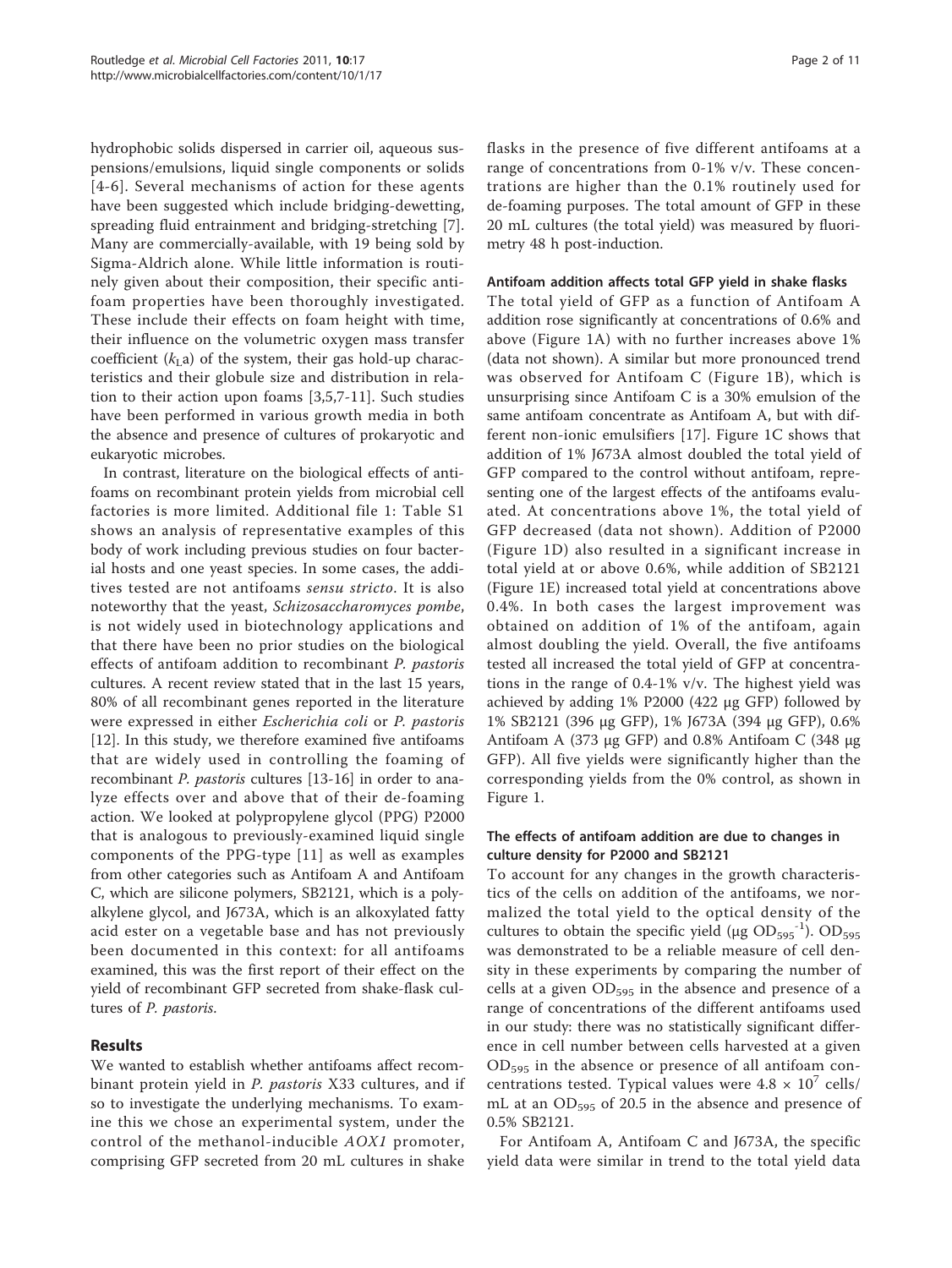<span id="page-2-0"></span>

(Figure 1A-C): addition of these antifoams in the range 0.6-1% v/v caused a significant increase in specific yield compared to the control cultures with no antifoam. For cultures containing P2000 or SB2121, however, there was no statistically significant difference in the specific yield at each antifoam concentration compared with the control except for  $1\%$  SB2121 where  $P < 0.05$  (Figure 1D-E). This suggested that the enhancements in total yield due to P2000 or SB2121 addition might be attributable to changed growth characteristics of the cells. The specific growth rates  $(\mu)$  for cultures containing either 1% P2000 or 1% SB2121 were 0.17  $h^{-1}$  and 0.18  $h^{-1}$  respectively compared with  $0.17 h^{-1}$  for the control samples (0%) antifoam) indicating that the growth characteristics during the log phase were not affected by the presence of the antifoams. However, we noted an increase in  $OD_{595}$  (at both 24 and 48 h) with increasing antifoam concentration for both antifoams (Figure 1D-E; 48 h data), which was

less pronounced for Antifoam A, Antifoam C and J673A (Figure 1A-C). We concluded, therefore, that there was more than one mechanism of antifoam action: one due to changed culture density (P2000, SB2121) and a second due to increased cellular production levels of recombinant GFP (Antifoam A, Antifoam C, J673A).

#### Antifoam addition does not affect cell viability

We investigated the influence of antifoams on cell viability by propidium iodide exclusion and flow cytometry. In this assay, dead cells are stained red [\[18](#page-9-0)] and appear in population C (Figure [2\)](#page-3-0) while live cells fluoresce green due to GFP production and appear in population B. The data shown in Figure [2A](#page-3-0) suggest that there are no dead cells present in cultures containing 0% antifoam. Figure [2B](#page-3-0) shows that the same result was obtained in the presence of 0.6% Antifoam A. This result was seen for all antifoams tested.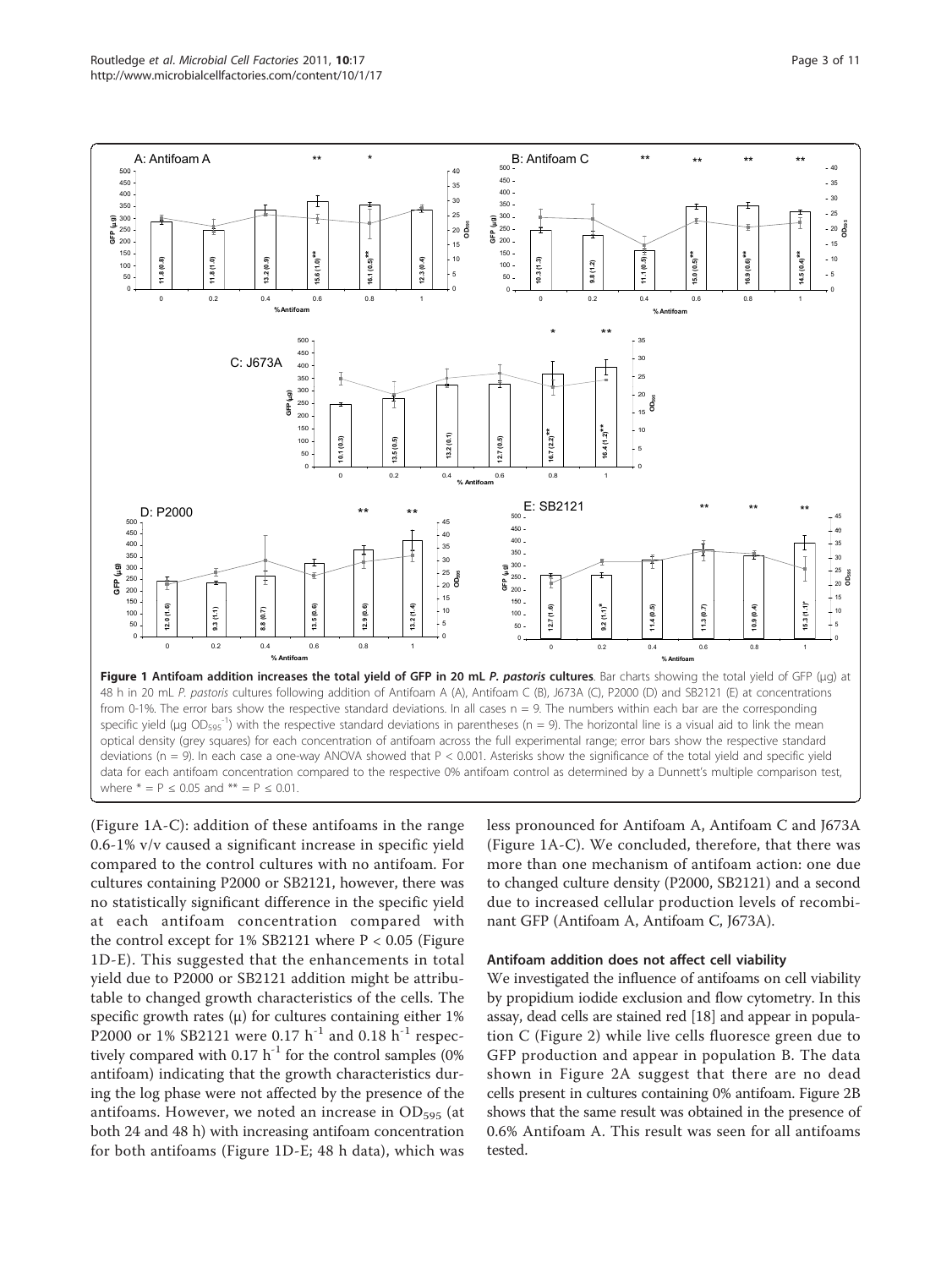<span id="page-3-0"></span>

## The foam destruction capacity of an antifoam is related to its ability to improve GFP yield

We wanted to understand how the five antifoams increase total yield and hence began by evaluating their foam destruction properties. Simple methods of determining the ability of antifoams to reduce foam are the Bartsch shaking test [\[19](#page-9-0)] and the Ross-Miles pouring test [[20\]](#page-9-0). A Bartsch shaking test was conducted (Figure [3](#page-4-0)) and demonstrated that in the absence of an antifoaming agent, initial foam destruction was quick until a stable foam was formed. Foam height reduced slowly and in the 15 min testing time did not reach zero (Figure [3A\)](#page-4-0). The most effective agent for foam reduction was J673A, where less foam was formed after initial shaking, and destruction was rapid. Antifoam C had the least activity of the agents tested. All antifoams were effective at foam destruction and most foam was destroyed within one minute (Figure [3B](#page-4-0)). Although there was no statistical correlation between foam destruction capacity and either total or specific yield, J673A was the most effective at foam destruction and one of the best at increasing GFP yield, whilst Antifoam C was the least effective.

## Improved yields cannot be explained by antifoaminduced changes in GFP fluorescence

In order to determine whether any of the antifoams affected the fluorescence of GFP, 1% antifoam was incubated in BMMY for 48 h to mimic the experimental setup. This was then spiked with a similar concentration of

recombinant GFP standard to that obtained in Figure [1](#page-2-0). There was no significant difference between the fluorescence of GFP in the presence and absence of any of the antifoams suggesting that they did not influence the sample readings. The fluorescence values of the antifoams themselves were also measured at 1% and found to be minimal, similar to the buffer control readings.

## The  $k<sub>L</sub>a$  characteristics of antifoam-containing cultures are not correlated with improvements in GFP yield

As P2000 and SB2121 affected the density of the cultures, we investigated the possibility that the oxygen availability in the system was affected by antifoam addition and that this could explain increased GFP yields. The  $k<sub>L</sub>a$  was therefore measured in shake flasks in the presence of 0-1% v/v of these antifoams. Addition of 0.4% or 0.6% Antifoam A caused a large increase in  $k<sub>L</sub>a$ compared to the control (Figure [4A\)](#page-5-0), whereas addition of the related antifoam, Antifoam C, led to an initial reduction in  $k<sub>L</sub>a$ , which increased on addition of antifoam up to 0.8% and then returned to control levels at 1%. After an initial decrease in  $k<sub>L</sub>a$  was caused by J673A addition up to 0.4%, it remained relatively constant up to 1%. Addition of P2000 at all concentrations tested caused relatively minor changes to the  $k<sub>L</sub>a$ . SB2121 addition did not substantially increase the  $k<sub>L</sub>a$  at any of the concentrations tested. Overall, there was no correlation between  $k<sub>L</sub>a$  and total yield for any of the conditions tested, or with the density of the cultures,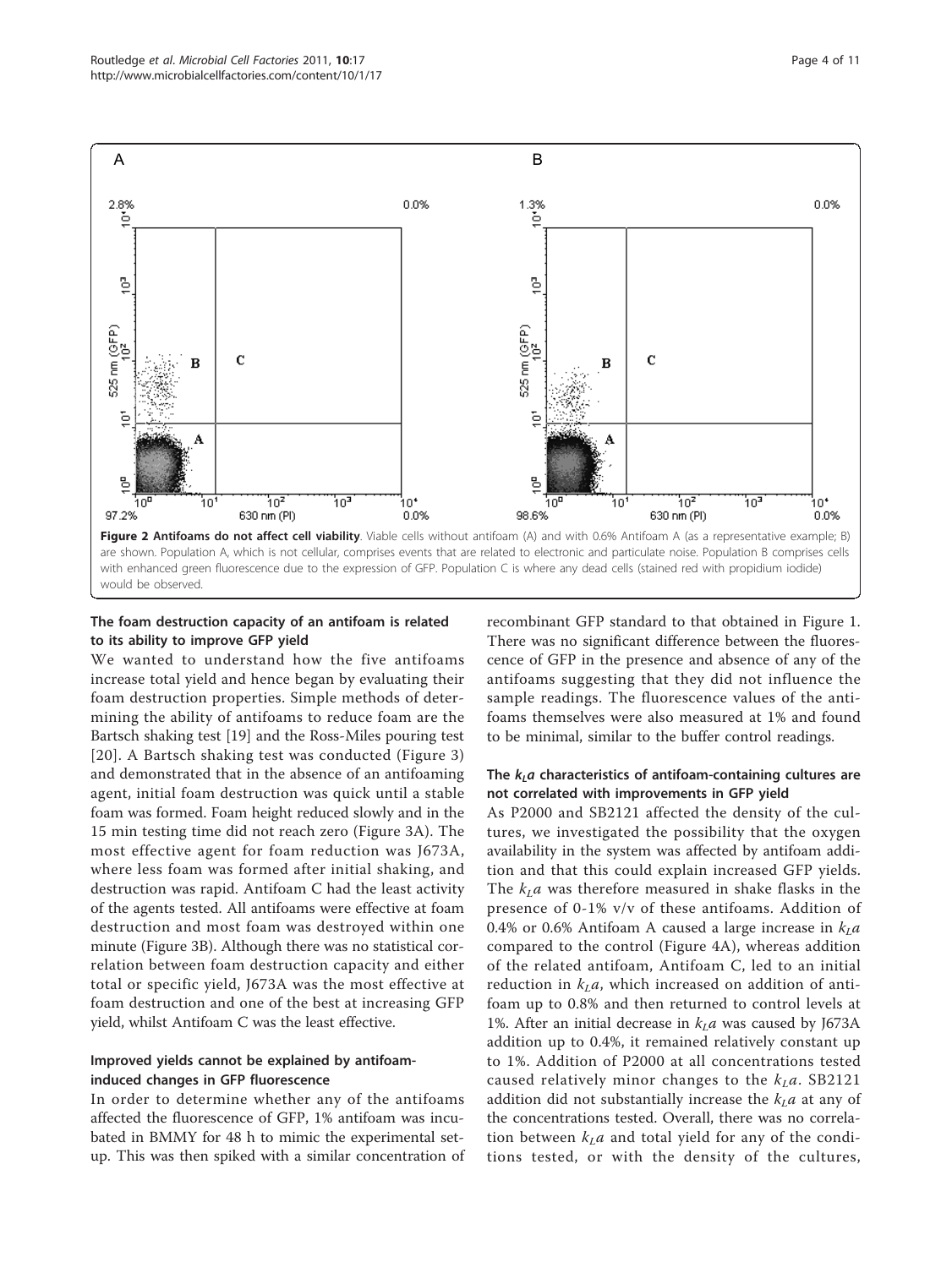<span id="page-4-0"></span>

suggesting that changes in  $k<sub>L</sub>a$  may not directly lead to increased protein yield for these antifoams.

## DO in shake flasks is not affected by the presence of antifoams P2000 and SB2121

In addition to measuring  $k<sub>L</sub>a$ , we looked at the dissolved oxygen (DO) content of the cultures. The effect of 1% P2000 or 1% SB2121 addition on DO was assessed in shake flask cultures with PreSens DO patches and online monitoring. Figure [5](#page-6-0) shows that there was no difference in DO in the flasks in the presence or absence of antifoam: after approximately 12 h for each culture condition the DO in the flasks became limiting. Since functional GFP can be expressed by anaerobic bacteria and in media containing 0.1 ppm dissolved oxygen [\[21](#page-9-0)], there was no concern that this would influence our data. DO decreased as the cells metabolized the methanol present in the medium and rose once they had consumed it. DO remained high until additional methanol was added at which point the DO immediately decreased and utilization continued. Methanol concentrations were confirmed by gas chromatographic analysis (data not shown). Overall, there was no difference in the DO content of cultures containing antifoam and those without.

## Addition of Antifoam A, Antifoam C or J637A affects the total yield of GFP secreted into the medium

We next investigated whether antifoam addition might have a physical influence on the cells. We therefore

measured the amount of GFP retained in the cell (by flow cytometry) and that in the culture medium (by fluorimetry). Figure [6](#page-7-0) shows that addition of Antifoam A, Antifoam C and J673A caused a statistically significant increase ( $P < 0.01$ ) in the amount of GFP secreted into the medium compared with the 0% antifoam control. The amount of protein retained in the cells was also greater suggesting that antifoam addition enhanced the ability of the cells to produce recombinant GFP. For P2000 however, more GFP was retained inside the cells compared with the 0% antifoam control. This is consistent with the growth of the cells being affected by P2000 addition rather than resulting in improved secretion efficiency, and also suggests that there has been some metabolic change to the cells compared to the control. Data for SB2121 was similar to that for P2000. We also noted that addition of antifoam did not cause any change in the total concentration of all proteins in the supernatant (measured using a bicinchoninic acid (BCA) assay) for cultures containing antifoams at representative concentrations of 0%, 0.5% and 1%, except for 0.5% Antifoam C (P < 0.05) and 1% SB2121 ( P < 0.01). In the presence of these 2 antifoam concentrations, a decrease of 13-14% was observed in the total protein concentration of the supernatant compared to 0% antifoamcontaining control cultures.

## **Discussion**

Antifoams have previously been suggested to alter the growth of cells and influence protein yield in bioprocesses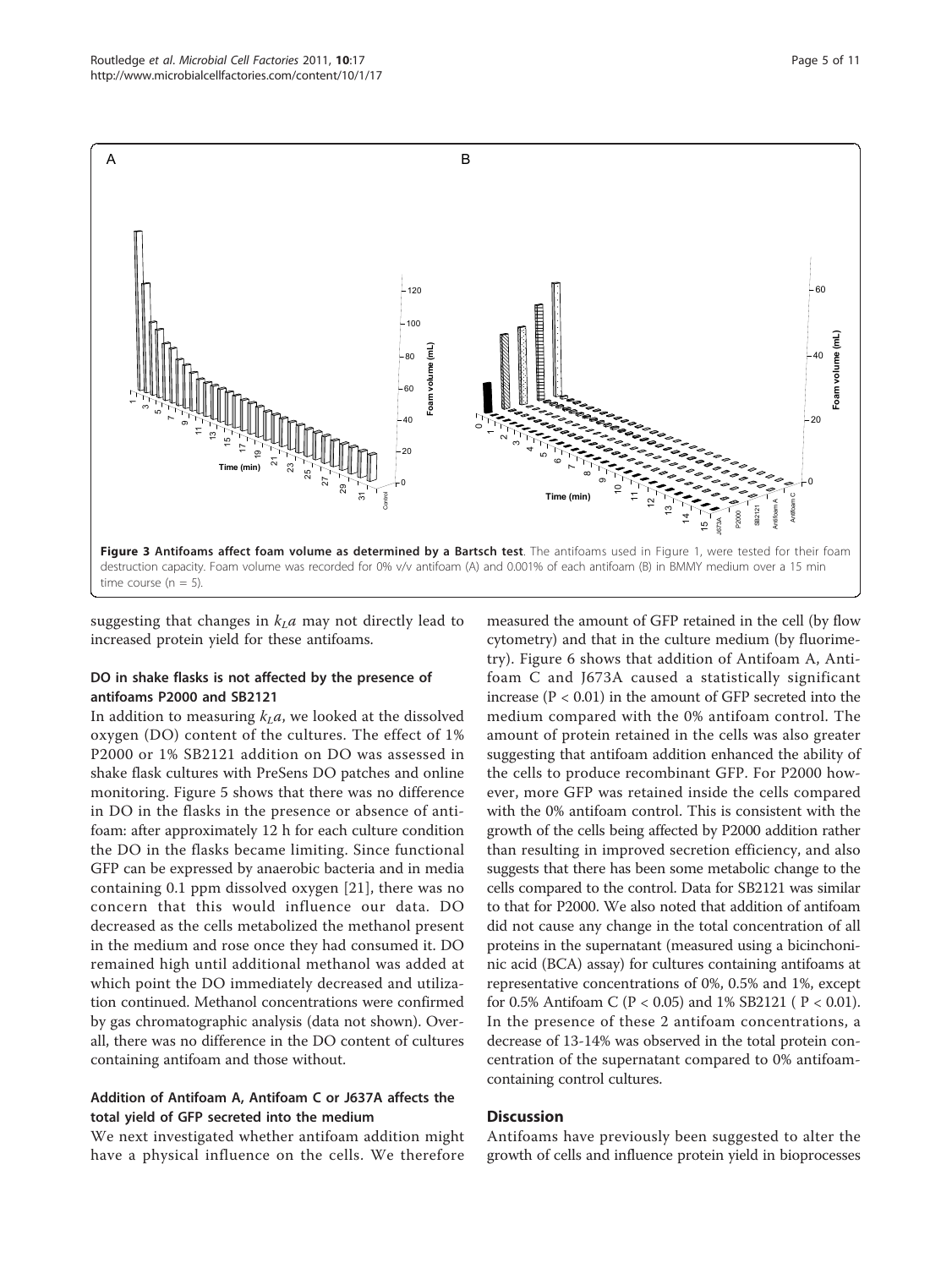<span id="page-5-0"></span>

 $[2,11]$  $[2,11]$ , but their addition to *P. pastoris* cultures has never been examined systematically. In this study, addition of the five antifoams tested increased the total yield of secreted recombinant GFP produced by 20 mL P. pastoris cultures. Generally, the total GFP yield secreted into the culture medium was increased when antifoam was added at concentrations of at least 0.4% v/v compared with the 0% antifoam control. Addition of 1% J673A to a 20 mL culture yielded 394 μg GFP compared with 246 μg GFP when there was no antifoam present. This is notable as J673A is approved for industrial use.

Antifoams can be split into two categories of fast and slow antifoams, depending on their mechanism of foam destruction. Slow antifoams are often oils which destroy foam over a longer period of time. Fast antifoams, as examined in this study, are generally mixed agents which enter the foam film and destroy it by a bridgingstretching mechanism [\[7](#page-9-0)]. It has also been observed that the most effective agents at destroying foam are those with the most efficient oil film spreading characteristics [[22\]](#page-9-0). The least effective de-foaming agents in this study were Antifoams A and C, which are 30% aqueous emulsions of Antifoam A concentrate [[17](#page-9-0)]. Their reduced defoaming capability was accompanied by the weakest ability to increase the yield of protein. In contrast, J673A addition produced one of the best results, almost doubling the yield. This antifoam is an alkoxylated fatty acid ester on a vegetable oil base and it is known that vegetable oils can alter the structure of foams by increasing bubble size and reducing the stability of the foam [[23\]](#page-9-0). While vegetable oils may be metabolized as a

carbon source [[23\]](#page-9-0), which might explain why J673A addition enhanced the yield of GFP, our data show that J673A did not influence the growth of the cells (Figure [1C](#page-2-0)), but rather enhanced the amount secreted into the medium (Figure [6\)](#page-7-0). J673A was additionally found to be the most effective de-foamer of the panel of five antifoams that we assayed (Figure [3](#page-4-0)).

Antifoams are also known to affect the  $k<sub>I</sub>a$  of a system, which can be influenced by several factors such as medium viscosity, the presence of organisms and their by-products. These variables affect both  $k_L$  (ms<sup>-1</sup>) and a (specific surface area  $m^{-1}$ ) [\[24,25](#page-9-0)]. For example, antifoam addition is known to have an effect [[26\]](#page-9-0) by enhancing bubble coalescence and increasing bubble size which leads to a reduction in the specific surface area thereby lowering  $k<sub>L</sub>a$  [[3,8,24](#page-9-0),[25](#page-9-0),[27](#page-9-0)]. However, it has also been previously observed [[25](#page-9-0),[28\]](#page-9-0) that at higher concentrations of antifoam the  $k<sub>L</sub>a$  rises possibly due to the detrimental effects of bubble coalescence. Consequently the reduced specific surface area  $(a)$  reaches a limit and bubbles coalesce suppressing surface motility and decreasing surface tension. This then leads to decreasing bubble size and  $k<sub>L</sub>a$  rises again. Additionally it is possible that antifoams accumulate oxygen from rising bubbles, as they have good oxygen solubility, and then release it to the aqueous phase. Bubbles bursting at the surface disperse small drops of antifoam causing more oxygen to be released [[25](#page-9-0),[28\]](#page-9-0). In the case of oils which have a greater oxygen solubility than water, oil droplets may increase oxygen permeability in the water boundary layer of the gaseous dispersion [[23](#page-9-0)]. Yagi and colleagues suggested that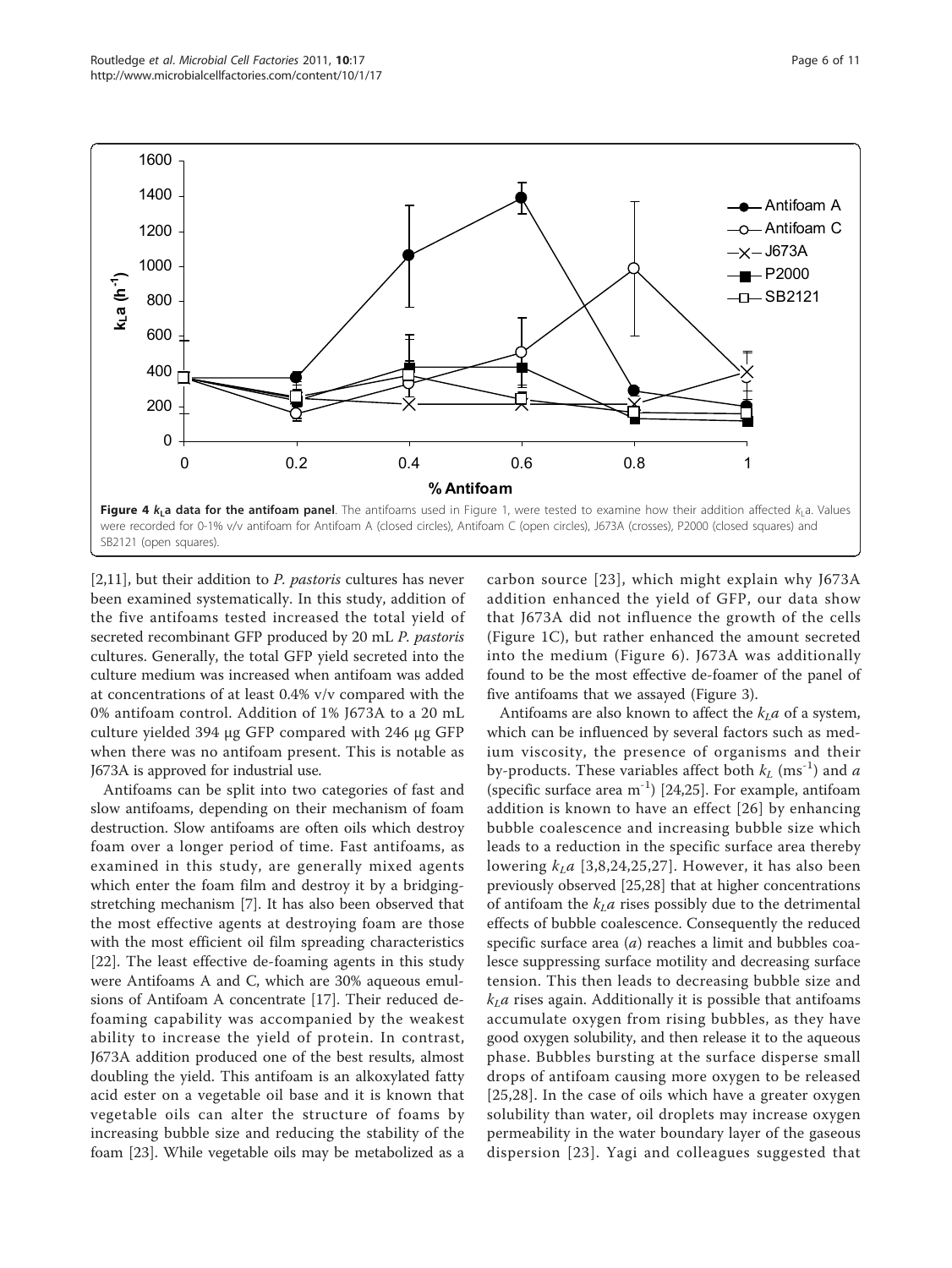<span id="page-6-0"></span>

surfactants can cause rippling or eddying which influences the  $k<sub>L</sub>a$  [[26](#page-9-0)]. They also found that  $k<sub>L</sub>$  was not greatly affected by antifoams, but that their main effect was on a [\[26\]](#page-9-0). Koide subsequently suggested that the ability of antifoams to reduce  $k_L$  is less for bubble swarms than for a single bubble [\[29](#page-9-0)].

We found that in shake flasks, the  $k<sub>L</sub>a$  was higher at mid-range values and decreased with increasing concentration, but that there was no statistically significant correlation between increased  $k<sub>L</sub>a$  and total yield. It is therefore possible that the  $k<sub>L</sub>a$  is already sufficient for the cells to grow and produce protein and is not a limiting factor, or that a combination of factors is responsible for the increases in total yield that we observed. This is supported by the DO shake flask data which suggest there is no difference between the DO in flasks without antifoam and those with either P2000 or SB2121 added. Combining flow cytometry and fluorimetry data showed that the antifoams can influence the amount of GFP retained inside the cell as well as the amount secreted into the medium. Antifoam A, Antifoam C and J673A enhanced the GFP secreted compared to 0% antifoam suggesting that the increase in total yield observed could be due to this secretion effect. This is consistent with an earlier study which suggested that antifoams can affect cell permeability in yeast by perturbing sterol biosynthesis which then alters the permeability of the membrane [[30\]](#page-9-0). This is currently under investigation.

## Conclusions

We show that when Antifoam A, Antifoam C, J673A, P2000 or SB2121 are added at concentrations higher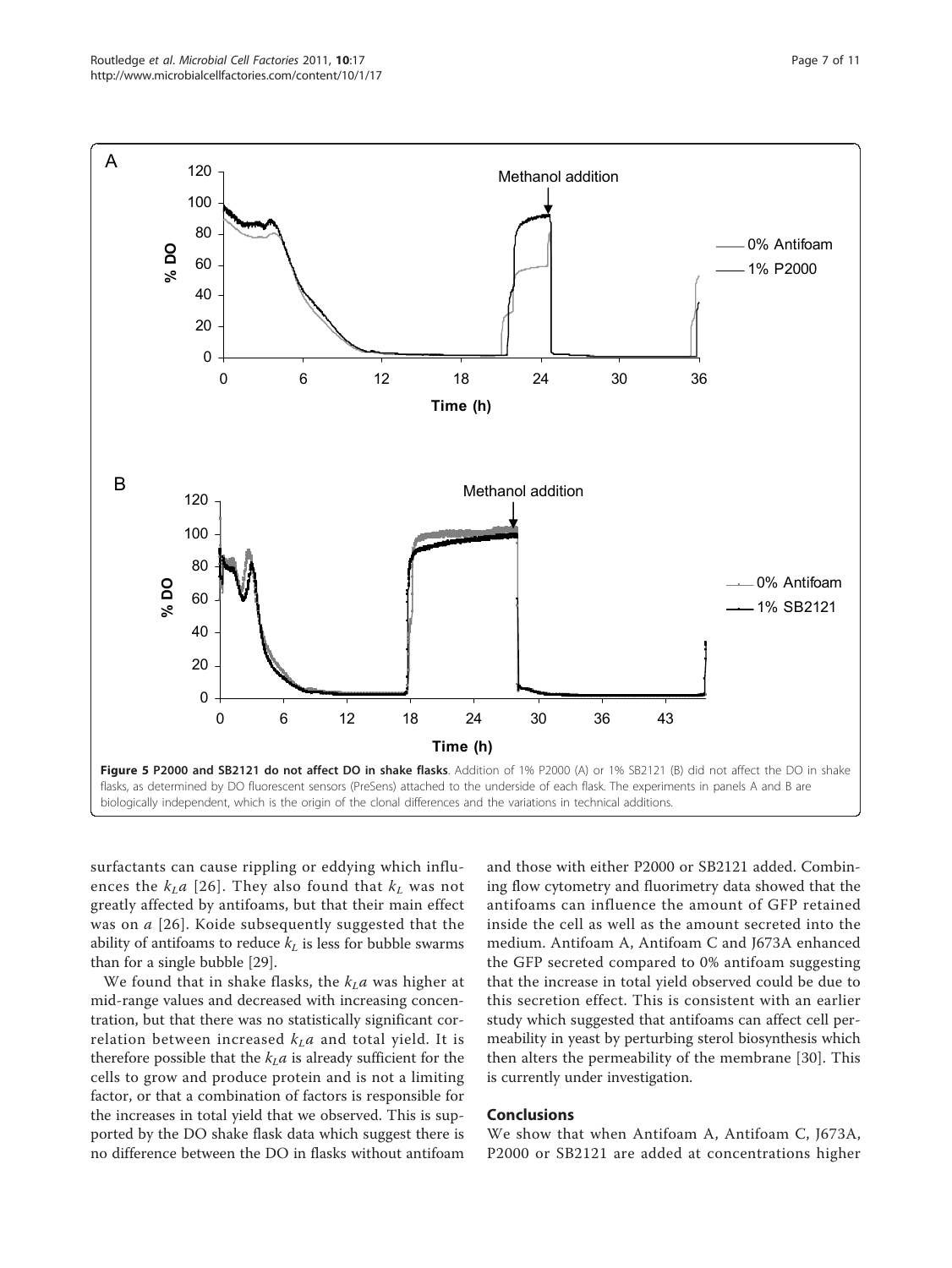<span id="page-7-0"></span>

than those routinely used for de-foaming purposes, they all increase the total yield of shake-flask cultures. Two effects are apparent: one group of antifoams (Antifoam A, Antifoam C and J673A) increases the specific yield of GFP by increasing the total amount of protein produced and secreted per cell, whilst the second (P2000 or SB2121) increases the total yield by increasing the density of the culture. Addition of commonly-used antifoaming agents to shake flask cultures of yeast is therefore an effective way to increase the total yield of the recombinant protein being produced; any necessary changes to downstream steps such as protein purification are therefore likely to be worthwhile. Furthermore, this study provides insight into the manner in which antifoams interact with microbial cell factories: any data contributing to a fuller understanding of the specific effects of an antifoam on the growth and yield characteristics of such cultures, in addition to its primary action as a de-foamer, will be essential in bioprocess optimisation. These findings should provide an impetus to increase productivity in shake flask cultures of P. pastoris.

## Methods

## Yeast strains and culturing conditions

Pichia pastoris strain X33 transformed with pPICZ $\alpha$ A-GFPuv (designated X33GFPuv) [\[1](#page-9-0)] was used in all experimental procedures. Cells were cultured in shake flasks in medium buffered to pH 6.0 with 1 M potassium phosphate buffer and at 30 °C and 220 rpm. BMGY medium (1% yeast extract, 2% peptone, 100 mM potassium phosphate pH 6.0, 1.34% YNB,  $4 \times 10^{-5}$ % biotin, 1% glycerol

[[31\]](#page-9-0)) was used for the initial biomass accumulation stage before transferring to the induction medium, BMMY (1% yeast extract, 2% peptone, 100 mM potassium phosphate pH 6.0, 1.34% YNB,  $4 \times 10^{-5}$ % biotin, 0.5% methanol [[31\]](#page-9-0)), to induce production of GFP.

## Shake flask cultures

Cells were cultured in 50 mL BMGY in 250 mL baffled shake flasks to accumulate biomass. 20 mL BMMY was then inoculated to a final  $OD_{595}$  of 1.0 and transferred to a 100 mL non-baffled shake flasks for antifoam evaluations. Each evaluation was done in triplicate, with each flask containing the desired concentration of antifoam (0%, 0.2%, 0.4%, 0.6%, 0.8% or 1.0% (v/v)) with incubation at 30 °C and 220 rpm. After 24 h, 100% sterile methanol was added to 1% v/v to maintain production of GFP [\[1](#page-9-0)]. All optical density measurements were blanked against the relevant antifoam-containing medium. Since the antifoams themselves might influence  $OD_{595}$ , we analyzed the relationship between  $OD_{595}$ readings in the absence and presence of a range of concentrations of different antifoams. In all cases the pair wise relationship was linear  $(R^2$  was 0.91-0.99). We further verified that  $OD_{595}$  was a reliable measure of cell density by comparing the number of cells at a given  $OD_{595}$  in the absence and presence of a range of concentrations of different antifoams. There was no statistically significant difference in cell number between cells harvested at a given  $OD_{595}$  in the absence or presence of any of these antifoam concentrations, suggesting that  $OD_{595}$  is indeed a robust measurement of cell density.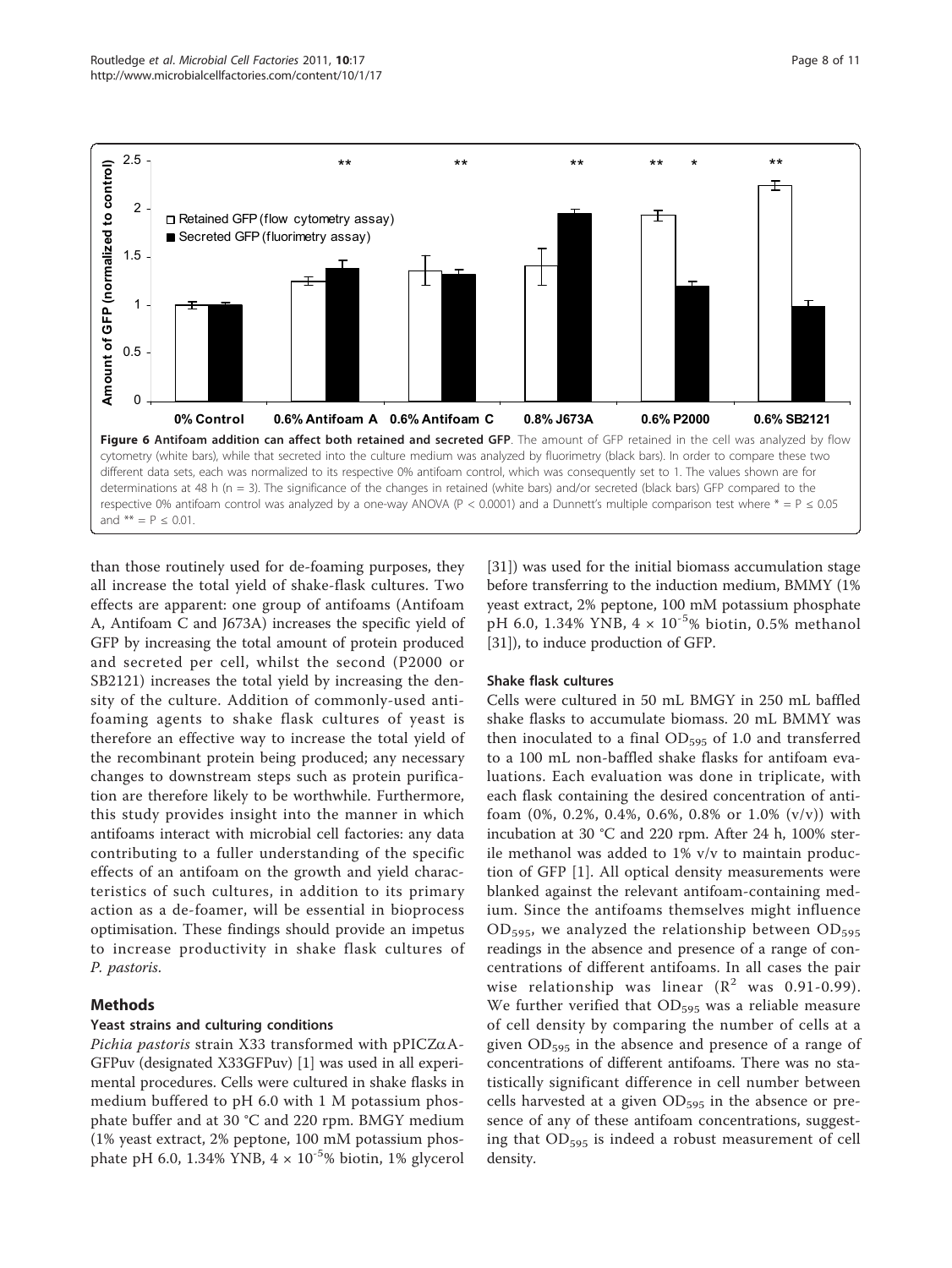#### Antifoam agents

The antifoams tested in this study were Schill and Schelinger's Struktol SB2121 (a polyalkylene glycol), Schill and Schelinger's Struktol J673A (an alkoxylated fatty acid ester on a vegetable base), Fluka P2000 (a polypropylene glycol), Sigma Antifoam A (a 30% emulsion of silicone polymer) and Sigma Antifoam C (a 30% emulsion of silicone polymer). All antifoams were autoclaved prior to use and each shake flask experiment was performed in triplicate, with the undiluted antifoam being added directly to the medium.

#### Fluorescence measurements

Culture supernatants (100 μL) were assayed at 24 h and 48 h post-induction for GFP fluorescence using a Spectramax Gemini XS plate reader with an excitation wavelength ( $\lambda_{\rm exe}$ ) of 397 nm, and emission wavelength ( $\lambda_{\rm em}$ ) of 506 nm. Triplicate determinations were performed for each independent sample. All samples and blanks were buffered to pH >7.0 using 50 μL 1 M potassium phosphate pH 7.5. Data were collected at 25 °C. To determine the concentration of GFP in each of the samples, a recombinant GFP standard (Vector Laboratories Ltd) was used to construct a standard curve relating RFU to protein concentration, as previously described [[1\]](#page-9-0). All data were analyzed using a one-way ANOVA to test for a significant difference between any of the means. In all cases P < 0.001 indicating a high degree of significance. A Dunnett's multiple comparison test was then performed to compare each treatment mean (addition of various antifoam concentrations) and the control mean (0% antifoam).

#### Total protein analysis

The total protein content of culture supernatants  $(2 \mu l)$ at 48 h post-induction was analyzed by bicinchoninic acid (BCA) assay. Cultures were examined in the presence of representative concentrations of 0%, 0.5% and 1% antifoam. 4.9 mL of proprietary BCA solution (B9643, Sigma) was mixed with 100 μL 4% mM copper (II) sulfate solution (C2284, Sigma). 200 μL of this solution was used to assay each independent supernatant sample in duplicate using a plate reader (BioTek Instruments) at 570 nm. To determine the concentration of protein in the samples, a bovine serum albumin standard (Sigma) was used to plot a standard curve. The data were analyzed using a one-way ANOVA (P < 0.0001) and a Dunnett's multiple comparison test.

#### Bartsch antifoam test

Bartsch tests were conducted following a protocol adapted from that outlined by Denkov and colleagues [[32\]](#page-9-0). A 500 mL graduated glass cylinder was filled with 166 mL BMMY medium and in all cases except for the control, antifoam was added to 0.01% v/v. The cylinder was sealed with parafilm and shaken ten times at ambient temperature. The height of the foam was recorded using the graduations on the cylinder every 30 s for 15 min. Determinations were performed in quintuplet for each antifoam. The activity of a given antifoam was reported as a volume [[32](#page-9-0)], obtained by subtracting the volume of medium from the total volume (foam plus medium) in the cylinder.

#### $k<sub>L</sub>a$  determination

The influence of each antifoam on the volumetric mass oxygen transfer coefficient  $(k<sub>L</sub>a)$  in 125 mL plastic nonbaffled shake flasks with DO fluorescent sensors (PreSens; the closest available size to our previous experimental set-up using the same total:working volume ratio of 5:1) was measured using a dynamic method adapted from that of Bandyopadhyay and Humphrey [[33\]](#page-10-0). A working volume of 25 mL BMMY was used for each determination, with each antifoam being added in a stepwise manner to a final concentration of 0%, 0.2%, 0.4%, 0.6%, 0.8% and finally 1.0% (v/v). Shake flasks were sealed with foam bungs and incubated at 220 rpm, 30°C. The medium was saturated with  $1.5$  L min<sup>-1</sup> compressed air and flushed with N<sub>2</sub>. Determination of the  $k<sub>L</sub>a$  was carried out in triplicate by adding the required volume of antifoam at 100% DO, flushing with  $N_2$  until the DO was 0% and then allowing the DO to return to 100%. The data were logged every second using SFR software (Pre-Sens). The data logged during the increase in DO from 0% to 100% were used to calculate the  $k<sub>L</sub>a$  with the following formula, where  $t_1$  and  $t_2$  are consecutive time points,  $c_{1,t1}$  is the oxygen concentration at time  $t_1$  and  $c_{1,\infty}$  is the oxygen saturation concentration.

$$
k_{L}a(t_{2}-t_{1}) = \ln\left(\frac{c_{1,\infty} - c_{1,t_{1}}}{c_{1,\infty} - c_{1,t_{2}}}\right)
$$

#### Dissolved oxygen measurements

Dissolved oxygen was measured in 125 mL non-baffled shake flasks with DO fluorescent sensors (PreSens) attached to the underside of each flask. The flasks were placed on a shake flask reader which excites the dyes in the sensors and allows the DO data to be logged over 48 h with SFR software (Presens).

#### Flow cytometry

Shake flask cultures of P. pastoris, as described above, were used to generate samples for flow cytometry analysis. The antifoams used were Antifoam A at 0.6%, Antifoam C at 0.6%, J673A at 0.8%, P2000 at 0.6% and SB2121 at 0.6% (v/v). Triplicate flasks were used for each antifoam. 48 h samples were diluted 1:1000 in phosphate buffered saline to a final concentration of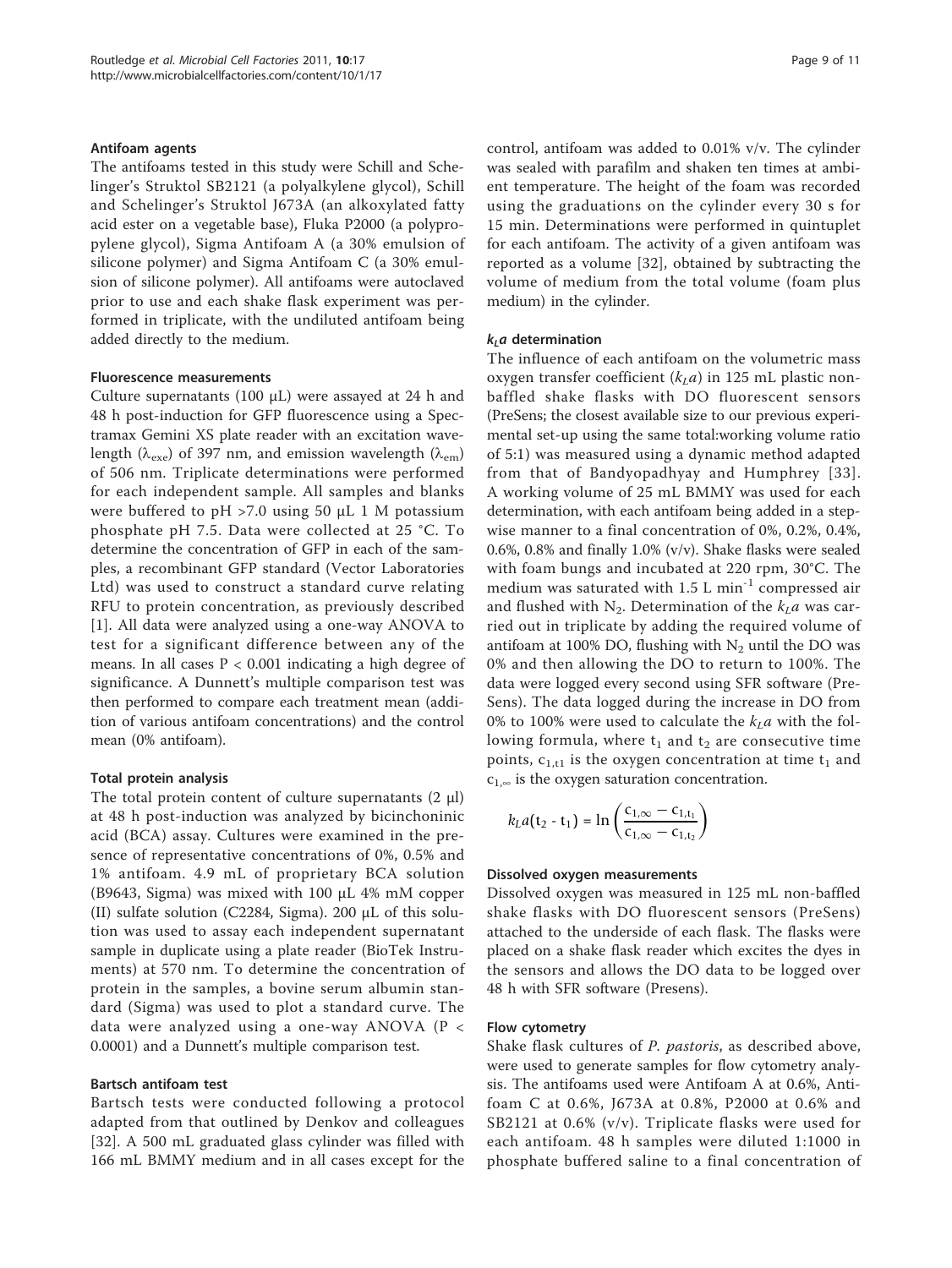<span id="page-9-0"></span> $10^6$ - $10^7$  cells mL<sup>-1</sup>, as determined using a haemocytometer. Fluorescent measurements were made using a Beckman Coulter (High Wycombe, UK) flow cytometer with  $\lambda_{\text{exe}}$  = 488 nm from an argon-ion laser at 15 mW. Diluted samples were additionally stained with 10 μL propidium iodide (PI; 1 mgm $L^{-1}$  in water). All solutions were passed through a 0.2 μm filter, immediately prior to use, to remove particulate contamination. The optical filters were set up so that PI fluorescence was measured at 630 nm and GFP fluorescence was measured at 525 nm. The data were analyzed using a one-way ANOVA (P < 0.0001) and a Dunnett's multiple comparison test.

## Additional material

[Additional file 1: T](http://www.biomedcentral.com/content/supplementary/1475-2859-10-17-S1.DOC)able S1: Summary of the biological effects of antifoam addition to microbial cell factories.

#### Acknowledgements

This work was supported by an EPSRC CASE award with Applikon Biotechnology Ltd supporting SJR. We thank the Aston Research Centre for Healthy Ageing (ARCHA) for support and Dr William Holmes (MedImmune), Dr Andrew Devitt (Aston University) and Dr Sharon Brownlow (Applikon Biotechnology) for helpful comments and suggestions.

#### Author details

<sup>1</sup>School of Life and Health Sciences, Aston University, Aston Triangle, Birmingham B4 7ET, UK. <sup>2</sup>Centre for Biological Engineering, Department of Chemical Engineering, Loughborough University, Leicestershire LE11 3TU, UK.

#### Authors' contributions

SR was involved in all aspects of the experimental design, data collection, data analysis and interpretation and was supported by NB. CH oversaw the experimental design and data analysis for the flow cytometry component of the study. RB directed the study, coordinated the data analysis and interpretation and, together with SR, drafted the manuscript. All authors contributed to, read and approved the final version of the manuscript.

#### Competing interests

The authors declare that they have no competing interests.

#### Received: 30 September 2010 Accepted: 22 March 2011 Published: 22 March 2011

#### References

- 1. Holmes WJ, Darby RA, Wilks MD, Smith R, Bill RM: [Developing a scalable](http://www.ncbi.nlm.nih.gov/pubmed/19570229?dopt=Abstract) [model of recombinant protein yield from](http://www.ncbi.nlm.nih.gov/pubmed/19570229?dopt=Abstract) Pichia pastoris: the influence [of culture conditions, biomass and induction regime.](http://www.ncbi.nlm.nih.gov/pubmed/19570229?dopt=Abstract) Microb Cell Fact 2009, 8:35.
- 2. Holmes W, Smith R, Bill R: [Evaluation of antifoams in the expression of a](http://www.ncbi.nlm.nih.gov/pubmed/17032438?dopt=Abstract) recombinant  $F_c$  [fusion protein in shake flask cultures of](http://www.ncbi.nlm.nih.gov/pubmed/17032438?dopt=Abstract) Saccharomyces [cerevisiae](http://www.ncbi.nlm.nih.gov/pubmed/17032438?dopt=Abstract). Microb Cell Fact 2006, 5:30.
- 3. Varley J, Brown A, Boyd R, Dodd P, Gallagher S: Dynamic multipoint measurement of foam behaviour for a continuous fermentation over a range of key process variables. Biochem Eng J 2004, 20:61-72.
- Höfer R: Struktol foams and foam control. Struktol; 2008.
- 5. Joshi K, Jeelani S, Blickenstorfer C, Naegeli I, Windhab E: Influence of fatty alcohol antifoam suspensions on foam stability. Colloids Surfaces A 2005, 263:239-249.
- 6. Ju LK, Sundararajan A: The effects of cells on oxygen transfer in bioreactors. Bioprocess Eng 1995, 13:271-278.
- 7. Denkov ND, Krastanka M, Christova C, Hadjiiski A, Cooper P: Mechanisms of action of mixed solid-liquid antifoams: 3. Exhaustion and reactivation. Langmuir 2000, 21:8163-8619.
- 8. Al-Masry W: Effects of antifoam and scale-up on operation of bioreactors. Chem Eng Process 1999, 38:197-201.
- Calik P, Ileri N, Erdinc BI, Aydogan N, Argun M: [Novel antifoam for](http://www.ncbi.nlm.nih.gov/pubmed/16142938?dopt=Abstract) [fermentation processes: fluorocarbon-hydrocarbon hybrid](http://www.ncbi.nlm.nih.gov/pubmed/16142938?dopt=Abstract) [unsymmetrical bolaform surfactant.](http://www.ncbi.nlm.nih.gov/pubmed/16142938?dopt=Abstract) Langmuir 2005, 21(19):8613-8619.
- 10. Etoc A, Delvigne F, Lecomte JP, Thonart P: [Foam Control in fermentation](http://www.ncbi.nlm.nih.gov/pubmed/16915656?dopt=Abstract) [bioprocess: from simple aeration tests to bioreactor.](http://www.ncbi.nlm.nih.gov/pubmed/16915656?dopt=Abstract) Appl Biochem Biotechnol 2006, 129-132:392-404.
- 11. Koch V, Rüffer H, Schügerl K, Innertsberger E, Menzel H, Weis J: Effect of antifoam agents on the medium and microbial cell properties and process performance in small and large reactors. Process Biochem 1995, 30:435-446.
- 12. Sorensen HP: [Towards universal systems for recombinant gene](http://www.ncbi.nlm.nih.gov/pubmed/20433754?dopt=Abstract) [expression.](http://www.ncbi.nlm.nih.gov/pubmed/20433754?dopt=Abstract) Microb Cell Fact 2010, 9:27.
- 13. Charoenrat T, Ketudat-Cairns M, Stendahl-Andersen H, Jahic M, Enfors S: Oxygen-limited fed-batch process: an alternative control for Pichia pastoris recombinant protein processes. Bioprocess Biosyst Eng 2005, 27:309-406.
- 14. Jahic M, Wallberg F, Bollok M, Garcia P, Enfors S: [Temperature limited fed](http://www.ncbi.nlm.nih.gov/pubmed/12871597?dopt=Abstract)[batch technique for control of proteolysis in](http://www.ncbi.nlm.nih.gov/pubmed/12871597?dopt=Abstract) Pichia pastoris bioreactor [cultures.](http://www.ncbi.nlm.nih.gov/pubmed/12871597?dopt=Abstract) Microb Cell Fact 2003, 2.
- 15. Jungo C, Marison I, Stockar Uv: [Regulation of alcohol oxidase of a](http://www.ncbi.nlm.nih.gov/pubmed/17566583?dopt=Abstract) recombinant [Pichia](http://www.ncbi.nlm.nih.gov/pubmed/17566583?dopt=Abstract) [pastoris](http://www.ncbi.nlm.nih.gov/pubmed/17566583?dopt=Abstract) Mut<sup>+</sup> [strain in transient continuous cultures.](http://www.ncbi.nlm.nih.gov/pubmed/17566583?dopt=Abstract) J Biotechnol 2007, 130:236-246.
- 16. Panjideh H, Coelho V, Dernedde J, Fuchs H, Keilholz U, Thiel E, Deckert M: [Production of bifunctional single-chain antibody-based fusion proteins](http://www.ncbi.nlm.nih.gov/pubmed/18253756?dopt=Abstract) in [Pichia pastoris](http://www.ncbi.nlm.nih.gov/pubmed/18253756?dopt=Abstract) supernatants. Bioprocess Biosyst Eng 2008, 31:559-568.
- 17. Sigma product information: Antifoam data sheet. [[http://www.](http://www.sigmaaldrich.com/etc/medialib/docs/Sigma/Product_Information_Sheet/a7207pis.Par.0001.File.tmp/a7207pis.pdf) [sigmaaldrich.com/etc/medialib/docs/Sigma/Product\\_Information\\_Sheet/](http://www.sigmaaldrich.com/etc/medialib/docs/Sigma/Product_Information_Sheet/a7207pis.Par.0001.File.tmp/a7207pis.pdf) [a7207pis.Par.0001.File.tmp/a7207pis.pdf\]](http://www.sigmaaldrich.com/etc/medialib/docs/Sigma/Product_Information_Sheet/a7207pis.Par.0001.File.tmp/a7207pis.pdf).
- 18. Hewitt CJ, Nebe-Von-Caron G: The application of multi-parameter flow cytometry to monitor individual microbial cell physiological state. Advances Biochem Eng/Biotechnol 2004, 89:197-223.
- 19. Bartsch O: Über Schaumsysteme. . Fortschrittsberichte über Kolloide und Polymere 1924, 20:1-49.
- 20. Rosen J, Solash J: Factors affecting initial foam height in the Ross-Miles foam test. J Am Oil Chem Soc 1968, 46(399-402).
- 21. Hansen MC, Palmer RJ, Udsen C, White DC, Molin S: Assessment of GFP fluorescence in cells of Streptococcus gordonii under conditions of low pH and low oxygen concentration. Microbiol 2001, 147:1383-1391.
- 22. Jha BK, Christiano SP, Shah DO: Silicone antifoam performance: correlation with spreading and surfactant monolayer packing. Langmuir 2000, 16.
- 23. Rols JL, Goma G: Enhanced oxygen transfer rates in fermentation using soybean oil-in-water dispersions. Biotechnol Lett 1991, 13:7-12.
- 24. Kawase Y, Moo-Young M: The effect of antifoam agents on mass transfer in bioreactors. Bioprocess Eng 1990, 5:169-173.
- 25. Morao A, Maia C, Fonseca M, Vasconcelos J, Alves S: Effect of antifoam addition in gas-liquid mass transfer in stirred fermenters. Bioprocess Eng 1999, 20:165-172.
- 26. Yagi H, Yoshida F: Oxygen absorption in fermenters effects of surfactants, antifoaming agents and sterilized cells. *J Fermentation* Technol 1974, 52:905-916.
- 27. Arjunwadkar SJ, Sarvanan K, Kulkarni PR, Pandit AB: Gas-liquid mass transfer in dual impeller bioreactor. Biochem Eng J 1998, 1:99-106.
- 28. Liu HS, Chiung WC, Wang YC: Effect of lard oil and caster oil on oxygen transfer in an agitated fermentor. Biotechnol Techniques 1994, 8:17-20.
- 29. Koide K, Yamazoe S, Harada S: Effects of surface-active substances on gas hold up and gas-liquid mass transfer in bubble column. J Chem Eng Japan 1985, 18:287-292.
- 30. Pawiroharsono S, Naji B, Bonaly R, Tonetti F, Chasseboeuf C, Richter P: Permeability and membrane sterol distribution in Saccharomyces uvarum and Kluyveromyces bulgaricus grown in presence of polyoxyalkylene lycol-oleic acid condensates. Appl Microbiol Biotechnol 1987, 27:181-185.
- 31. Invitrogen: EasySelect Pichia Expression Kit
- Denkov ND, Tcholakova S, Marinova KG, Hadjiiski A: Role of oil spreading for the efficiency of mixed oil–solid antifoams. Lanamuir 2002. 18:5810-5817.